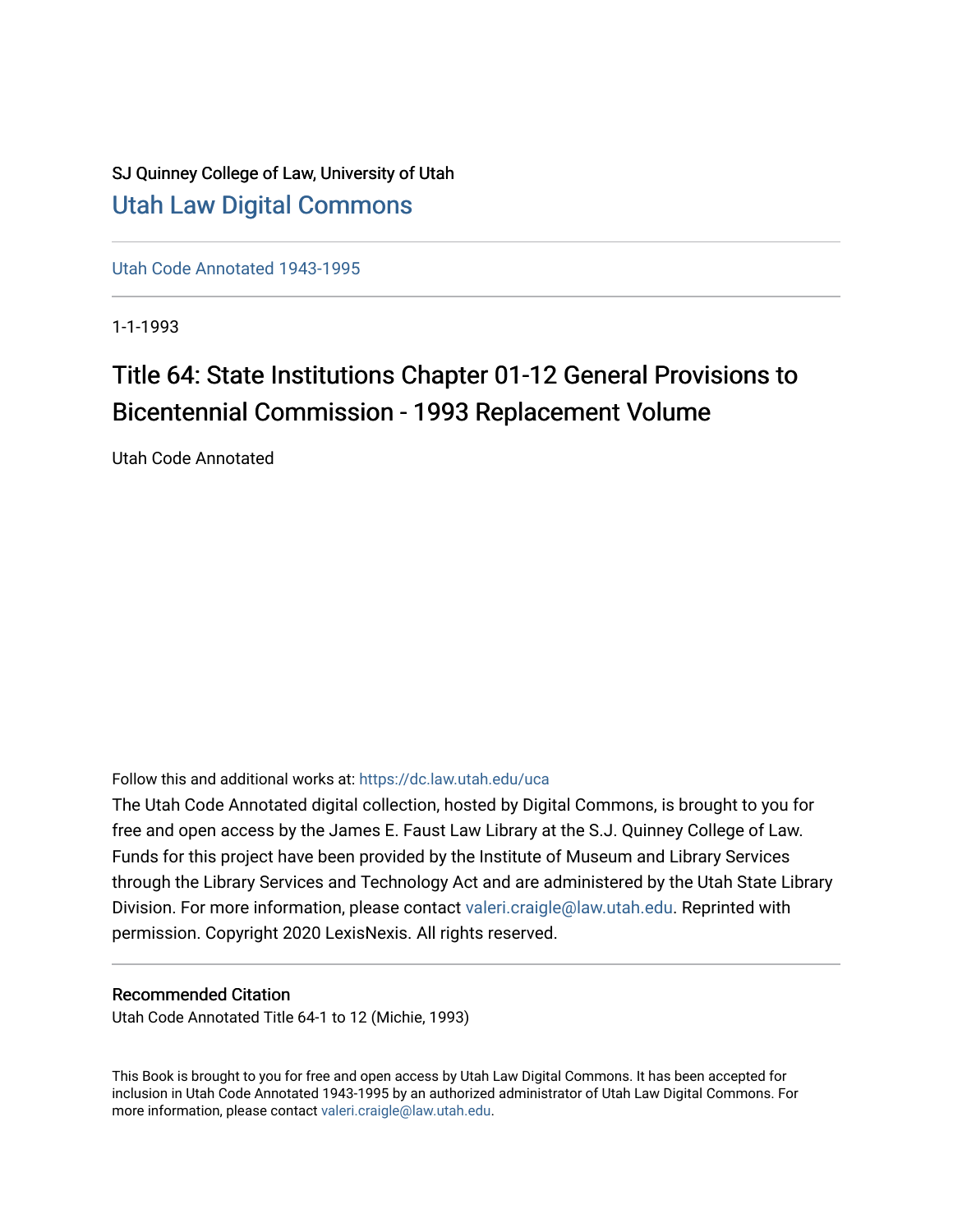# **TITLE 64**

# **STATE INSTITUTIONS**

#### **Chapter**

- 1. General Provisions.<br>2. Division of Fine Ar
- 2. Division of Fine Arts [Renumbered].
- 2a. Percent-for-Art Act [Renumbered].
- 2b. Arts Endowment [Renumbered].
- 3. Schools for the Deaf and the Blind [Repealed].
- 4. Board of Expositions Division of Expositions [Renumbered].<br>5. State Historical Society [Repealed].
- 5. State Historical Society [Repealed].<br>6. State Youth Development Center [1]
- 6. State Youth Development Center [Repealed].<br>7. Utah State Hospital and Other Mental Heal
- 7. Utah State Hospital and Other Mental Health Facilities [Repealed].
- 8. Utah State Training School [Repealed].
- State Prison [Repealed].
- 9a. Community Correctional Centers [Repealed].
- 9b. Work Programs for Prisoners.
- 10. Sterilization [Repealed].<br>11. Golden Spike Centennia
- 11. Golden Spike Centennial Commission [Repealed].<br>12. American Revolution Bicentennial Commission [Rep
- American Revolution Bicentennial Commission [Repealed].
- 13. Department of Corrections State Prison.
- 13a. Correctional Industries.
- 13b. Jail Reimbursement.

## **CHAPTER I**

## **GENERAL PROVISIONS**

| Section        |                                        | Section        |                                     |
|----------------|----------------------------------------|----------------|-------------------------------------|
| 64-1-1.        | Governing boards — Governor to ap-     | $64-1-6$ .     | Monthly expenses — Payment.         |
|                | point.                                 | $64 - 1 - 7$ . | Annual reports to Division of Ar-   |
| $64 - 1 - 2$ . | Vacancies - Term of office.            |                | chives.                             |
| $64-1-3.$      | Repealed.                              | $64-1-8$ .     | Biennial accounts - Estimate of in- |
| 64-1-4.        | Buildings — Repairs and construc-      |                | come and requirements.              |
|                | $tion$ – Contracts for.                | $64-1-9$ .     | Remittance of proceeds of sales of  |
| $64-1-5.$      | Advertising for bids $-$ Proposals $-$ |                | products.                           |
|                | Awards.                                |                |                                     |
|                |                                        |                |                                     |

### **64-1-1.** Governing boards – Governor to appoint.

Members of the governing board of each state institution shall be appointed by the governor, by and with the consent of the Senate, except as otherwise provided.

**History: R.S. 1898** & **C.L. 1907,** § **2064; C.L. 1917,** § **5204; R.S. 1933** & **C. 1943, 85-1-1.**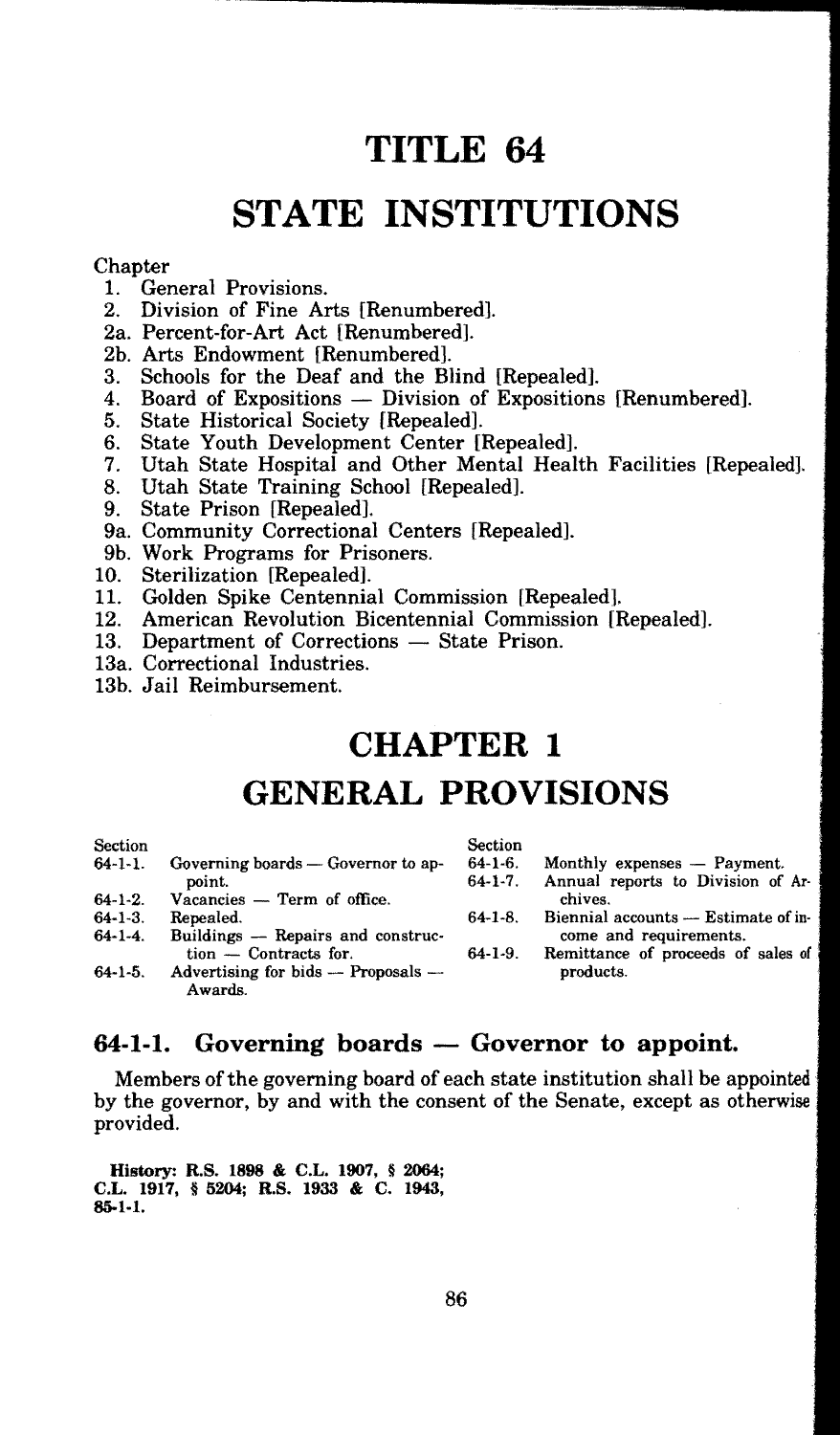#### COLLATERAL REFERENCES

|                                                 | Am. Jur. 2d. - 63A Am. Jur. 2d Public Of- or its subdivision to reject all bids, 52 |
|-------------------------------------------------|-------------------------------------------------------------------------------------|
| ficers and Employees $\S$ 87 to 90, 95 to 109.  | A.L.R.4th 186.                                                                      |
|                                                 | Key Numbers. $-$ States $\approx 45$ , 82.                                          |
| $A.L.R.$ — Public contracts: authority of state |                                                                                     |

### **64-1-2. Vacancies - Term of office.**

A vacancy in a governing board may occur by the expiration of a term, by death, by lawful removal from office, by the permanent departure of a member thereof from the state, by his incapacity to act, or by his resignation. Such vacancy, other than by the expiration of a term, shall be filled by the governor for the remainder of the term, with the consent of the Senate, if in session. If the Senate is not in session, the appointment shall be made and shall continue until the next regular session of the Senate. Each member of the board shall hold office until his successor is appointed and qualified.

| History: R.S. 1898 & C.L. 1907, § 2065: | Cross-References. — Impeachment, Utah                      |
|-----------------------------------------|------------------------------------------------------------|
| C.L. 1917. § 5205: R.S. 1933 & C. 1943. | Const., Art. VI, Secs. 16 to 21.                           |
| 85-1-2.                                 | Removal from office by judicial proceedings.               |
|                                         | Utah Const., Art. VI, Sec. 21; $\frac{5}{77}$ -6-1 et seq. |

#### COLLATERAL REFERENCES

**Am. Jur. 2d.** 63A Am. Jur. 2d Public Officers and Employees §§ 135 to 146.

**C.J.S.** - 81A C.J.S. States § 87. **Key Numbers.**  $-$  States  $\approx$  51.

#### **64-1-3. Repealed.**

**Repeals.** - Section 64-1-3 (R.S. 1898 & C.L. 1907, § 2066; C.L. 1917, § 5206; R.S. 1933 & C. 1943, 85-1-3), relating to the personal interest of a member of the governing board of a

state institution in contracts entered into by the institution, was repealed by Laws 1969, ch. 128, § 15. For present provisions, see§ 67-16- 1 et seq.

### 64-1-4. Buildings — Repairs and construction — Contracts **for.**

Whenever the needs of a state institution require a building to be repaired or erected, or any work amounting to more than \$1,000 to be done, the governing board of such institution, unless otherwise provided by law, shall advertise for at least ten days, in some newspaper published in this state and having general circulation therein, for sealed proposals for repairing or erecting such building, or performing such work, in accordance with plans and specifications to be had at the office of the board; provided, that repairs or construction contemplating an expenditure of \$8,000 or more shall be made under the direction of the Utah State Building Board.

| C.L. 1917, § 5208; R.S. 1933 & C. 1943, § 63-11-23.                       | History: R.S. 1898 & C.L. 1907, § 2068; struction contracts not subject to this section. |
|---------------------------------------------------------------------------|------------------------------------------------------------------------------------------|
|                                                                           |                                                                                          |
| 85-1-4: L. 1959, ch. 128, § 1.<br>Cross-References. — Energy Conservation | Sales tax license number included with bid.                                              |

**Cross-References.** - Energy Conservation Code, §§ 63-9-45 to 63-9-52.

Passenger Tramway Safety Committee con-

§ 59-12-106.

State Building Board, § 63A-5-101 et seq.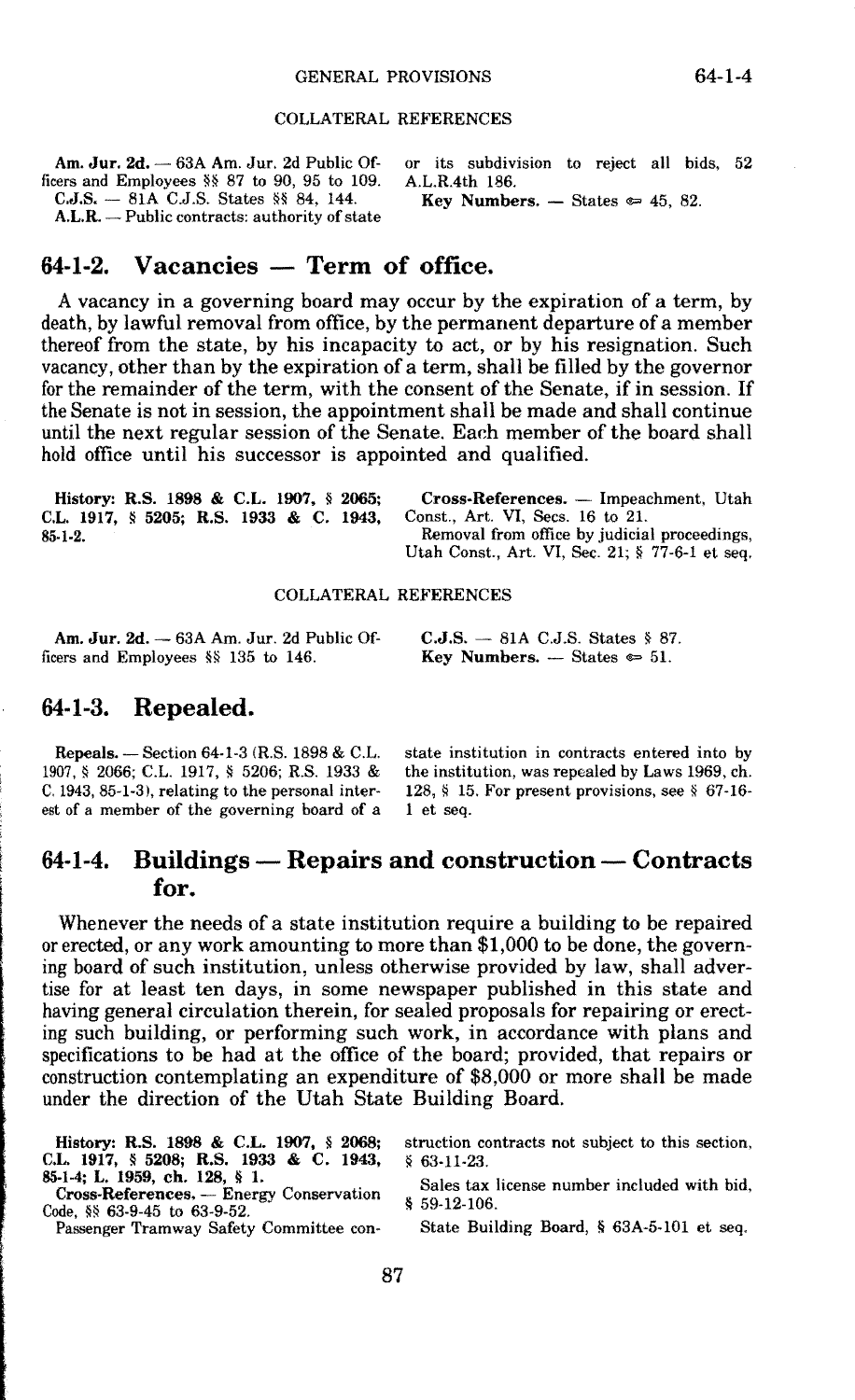Utah Procurement Code, Title 63, Chapter 56.

#### NOTES TO DECISIONS

#### **Failure to comply.**

When construction company proceeded to demolish race track and install a soccer field for Utah Golden Spikers and the state of Utah without an executed agreement and without compliance with this section, there was no con-

#### COLLATERAL REFERENCES

Am. Jur. 2d. - 64 Am. Jur. 2d Public Works and Contracts § 30 et seq.

**C.J.S.** - 81A C.J.S. States §§ 147, 160 to 167.

A.L.R. — Contract for personal services as within requirement of submission of bids as condition of public contract, 15 A.L.R.3d 733.

and materialmen. Breitling Bros. Constr., Inc. v. Utah Golden Spikers, Inc., 597 P.2d 869 (Utah 1979).

tract with the state of Utah by which it was obliged to require the Golden Spikers to furnish a bond to guarantee payment of laborers

Public utility, requirement that public contracts be awarded on competitive bidding as applicable to contract for, 81 A.L.R.3d 979. Public contracts: authority of state or its sub-

division to reject all bids, 52 A.L.R.4th 186. **Key Numbers.**  $-$  States  $\approx 86, 98$ .

#### **64-1-5.** Advertising for bids — Proposals — Awards.

The advertisement must state the place where and the day and hour when the proposals **will** be opened, must reserve the right in the board to reject any or all proposals, and shall require a certified check for not less than five per cent of the amount of the bid to accompany the same. Such check shall be made payable to the order of the board, and the check of the successful bidder shall be forfeited in case he fails or refuses to enter into the contract and furnish the bond required. At the time and place specified in such notice the board shall publicly open and read all proposals received and shall award the contract to the lowest responsible bidder. In case none of the proposals are satisfactory, all must be rejected, and the board shall advertise anew in the same manner as before until a satisfactory proposal is submitted.

**History: R.S. 1898** & **C.L. 1907,** § **2069; C.L. 1917,** § **5209; R.S. 1933** & **C. 1943, 85-1-5.** 

**Cross-References.** - Passenger Tramway Safety Committee construction contracts not subject to this section, § 63-11-23.

#### COLLATERAL REFERENCES

Am. Jur. 2d. - 64 Am. Jur. 2d Public Works and Contracts § 30 et seq.

**C.J.S.** - 81A C.J.S. States§§ 163, 165, 166.

A.L.R. — Validity of state statute prohibiting award of government contract to person or business entity previously convicted of bribery or attempting to bribe state public employee, 7 A.L.R.4th 1202.

Public contracts: low bidder's monetary relief against state or local agency for nonaward of contract, 65 A.L.R.4th 93.

**Key Numbers.**  $-$  States  $\approx 98$ .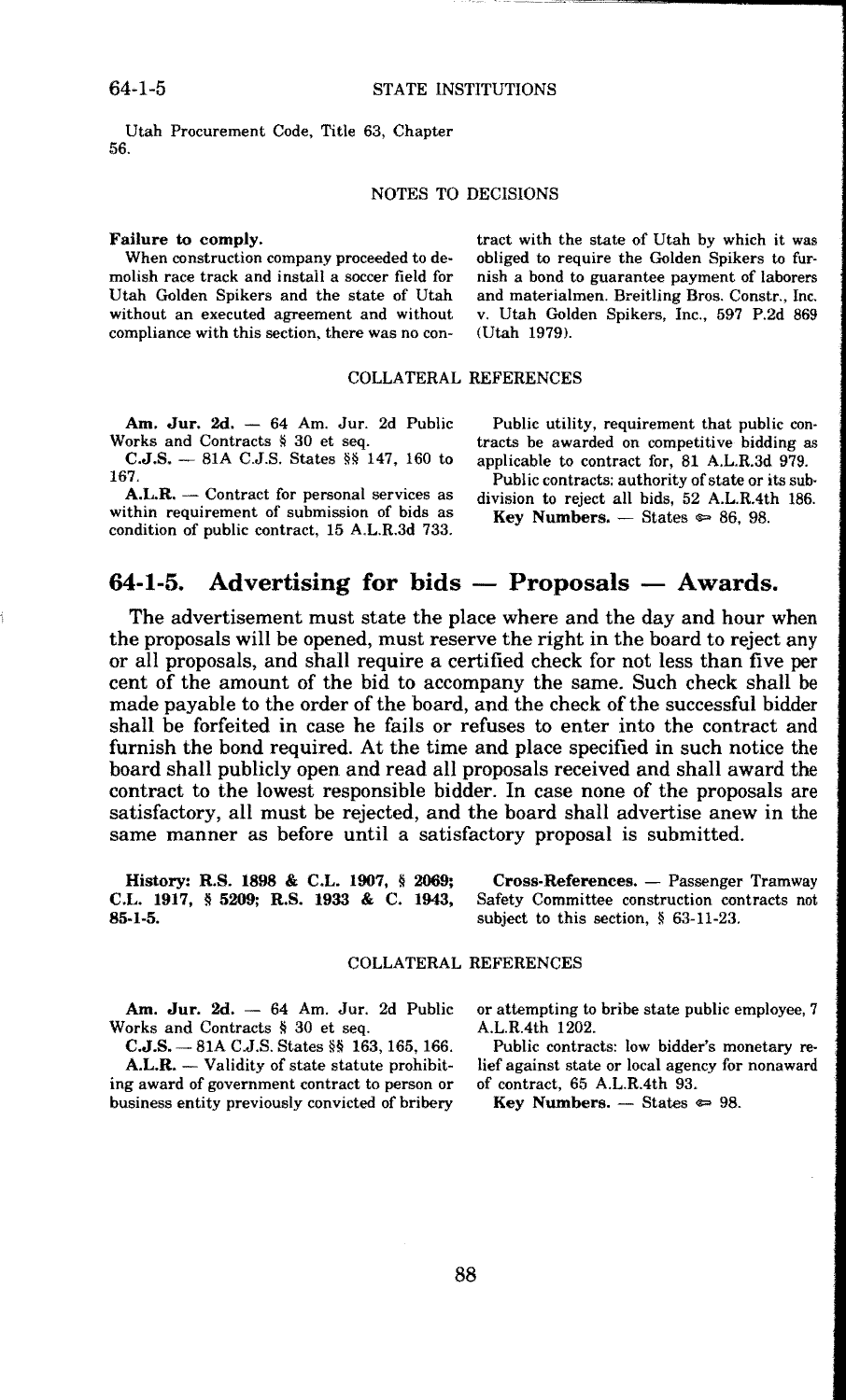### **64-1-6. Monthly expenses — Payment.**

On the first day of each month, or as soon thereafter as the bills for the expenses for the previous month have been audited, the governing board of each state institution, or the proper committee thereof duly authorized by the board for such purpose, shall make a requisition upon the state auditor for a warrant in sufficient amount to pay the bills so audited, and thereupon the state auditor shall draw his warrant against the appropriation made for such institution for the amount named in the requisition in favor of the treasurer of the governing board of the institution, or, in case of the state prison, in favor of the warden thereof. To obtain such warrant, the treasurer of the board or the warden must present to the state auditor a written authorization from the board.

**History: R.S. 1898,** § **2070; L. 1899, ch. 53,**  § l; **C.L. 1907,** § **2070; C.L. 1917,** § **5210; R.S. 1933** & **C. 1943, 85-1-6.** 

Cross-References. - Budgetary procedures, § 63-38-1 et seq.

Preparation, issuance and drawing of warrants, § 67-4-4.

#### COLLATERAL REFERENCES

ritories, and Dependencies §§ 75 to 77.

**Am. Jur. 2d.** - 72 Am. Jur. 2d States, Ter- **C.J.S.** - 81A C.J.S. States §§ 226, 242 to teries, and Dependencies §§ 75 to 77

**Key Numbers.**  $-$  States  $\approx$  123, 135 to 139.

### **64-1-7. Annual reports to Division of Archives.**

The governing board of each institution shall make annually to the Division of Archives, not later than the 1st day of October of each year, a detailed statement of its important official acts, the growth and condition of the institution, the report of the chief executive officer thereof, a list of officials and their salaries, and an estimate of the cash value of the real and personal property of the institution, or of the state in connection therewith, together with an inventory of the same. The statement shall be edited with regard to contents, brevity, and uniformity and the Division of Archives shall cause a digest of the same to be compiled and included in its published report as provided in Title 67, Chapter 10, for the use of the Legislature, the governor, and for other essential purposes. The Division of Archives shall determine the size and number of copies to be published for circulation and it shall not include in the published report financial data which is included in the state auditor's report prepared in accordance with Section 67-3-1.

**History: R.S. 1898 & C.L. 1907, § 2071;** Cross-References. — Division of Archives L. 1917, § 5211; R.S. 1933 & C. 1943, and Records Service, § 63-2-901 et seq. C.L. 1917,  $\frac{1}{2}$  5211; R.S. 1933 & C. 1943, **85-1-7; L. 1957, ch. 153,** § **1; 1984, ch. 67,**  §42.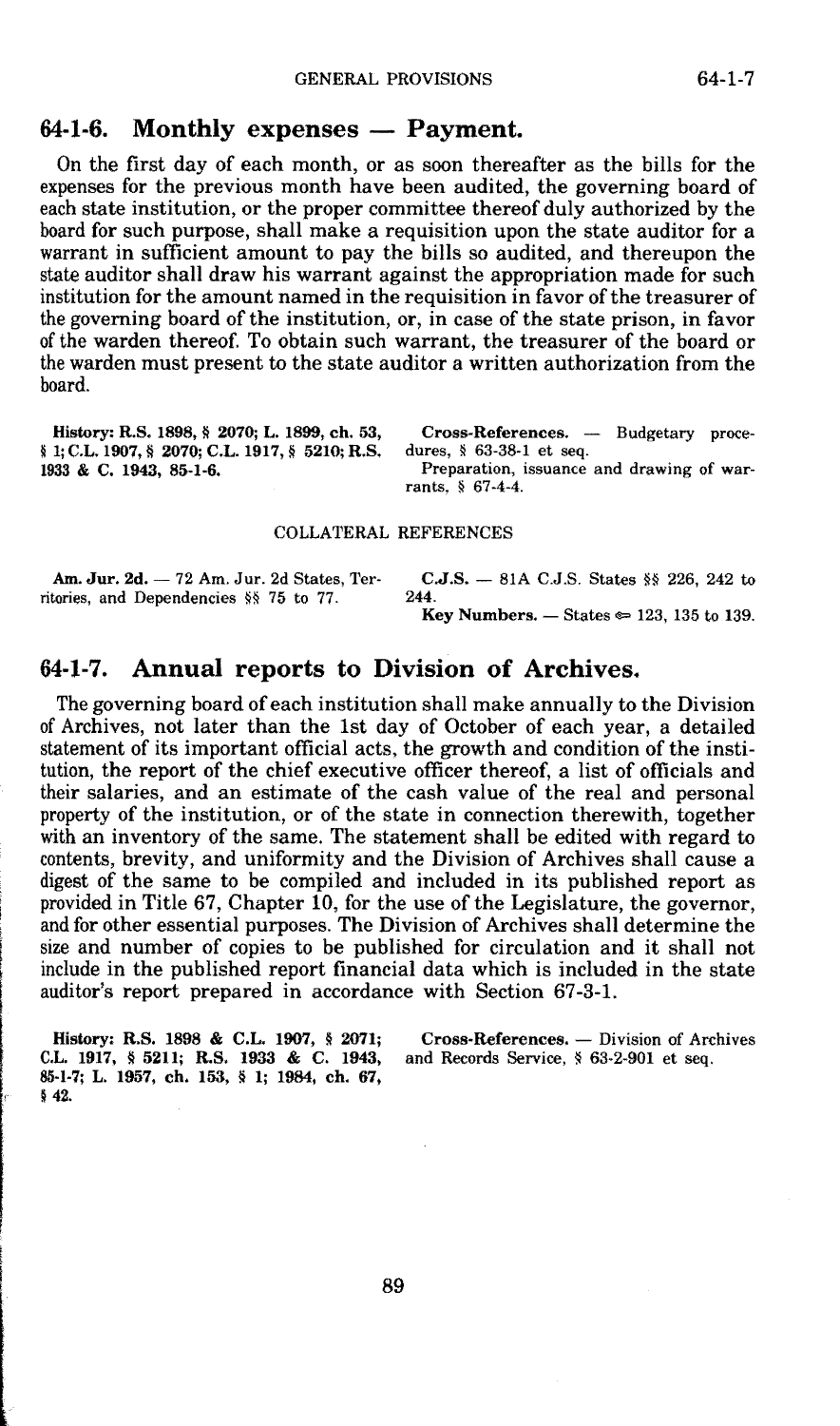64-1-8 STATE INSTITUTIONS

### 64-1-8. Biennial accounts – Estimate of income and re**quirements.**

At such time each governing board shall also furnish to the governor and to the state auditor detailed accounts of its receipts and expenditures during the preceding two years, ending June 30, as well as an itemized estimate of the income and requirements of the institution for the coming biennial period. Such accounts and estimates must be countersigned by the chief executive officer of the institution, and by the secretary or clerk of the same, if there is one.

**History: R.S. 1898 & C.L. 1907, § 2072;** Cross-References. — Budgetary Proce-<br>L. 1917, § 5212; R.S. 1933 & C. 1943, dures Act, § 63-38-1 et seq. **C.L.** 1917, § 5212; R.S. 1933 & C. 1943, **85-1-8.** 

COLLATERAL REFERENCES

**C.J.S.** - 81A C.J.S. States § 229. **Key Numbers.**  $-$  States  $\approx$  76.

### **64-1-9. Remittance of proceeds of sales of products.**

All moneys received by the state industrial school, the state schools for the deaf and the blind, and the Utah state hospital, for the sale of products and livestock shall be paid into the state treasury at the close of each month and placed to the credit of the maintenance account of the institution from which such moneys are received. *A* detailed report, under oath, of the moneys so collected by the aforesaid institutions shall be filed with the state auditor and the state treasurer at the time such moneys are deposited with the state treasurer.

**History: C.L. 1907,** § **2090x, added by L. 1915, ch. 32,** § **l; C.L. 1917,** § **5213; R.S. 1933**  & **c. 1943, 85-1-9.** 

### **CHAPTER 2**

## **DIVISION OF FINE ARTS**

**(Renumbered by Laws 1992, ch. 241,** §§ **228 to 239.)** 

#### **64-2-1 to 64-2-16. Renumbered.**

**Renumbered.** - Laws 1992, ch. 241, §§ 228 to 239 renumbered §§ 64-2-1, 64-2-2, 64-2-4, 64-2-7, and 64-2-9 to 64-2-16, creating a Division and Board of Fine Arts, as §§ 9-6-201, 9-6-203, 9-6-204, 9-6-202, 9-6-205, and 9-6-301 to 9-6-307, and§ 376 repealed§ 64-2-3, as last amended by L. 1969, ch. 199, § 48, specifying the objects and purposes of the Division of Fine

Arts, and §§ 64-2-5 and 64-2-8, Utah Code Annotated 1953, relating to the appointment, terms, compensation, and qualifications of board members, effective March 13, 1992. •

Section 64-2-6, Utah Code Annotated 1953, relating to the fiscal year of the State Institute of Fine Arts, was repealed by Laws 1969, ch. 199, § 56.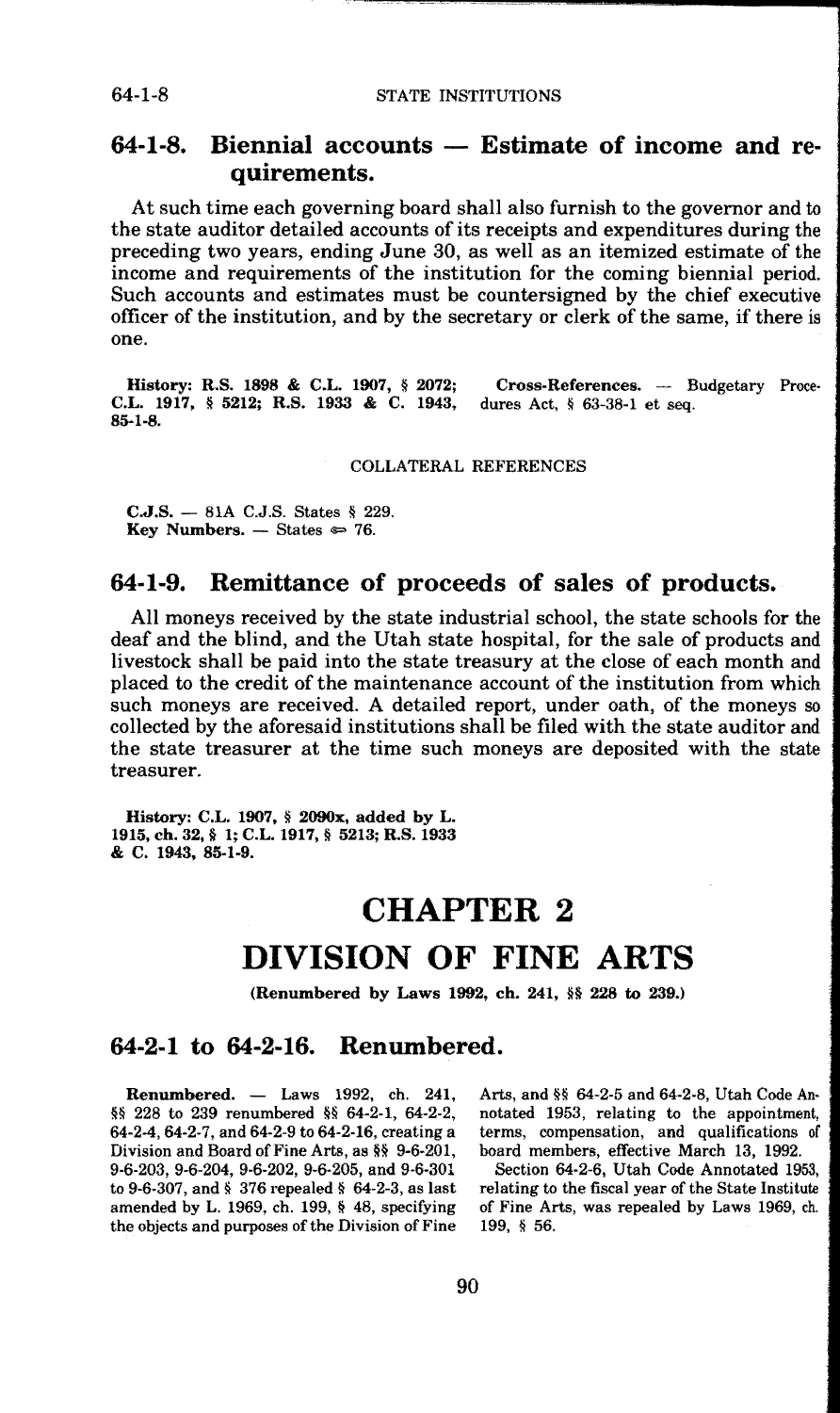# **CHAPTER 2a PERCENT-FOR-ART ACT**

(Renumbered by Laws 1992, ch. 241, §§ 240 to 248.)

#### **64-2a-l to 64-2a-9. Renumbered.**

**Renumbered.** — Laws 1992, ch. 241, ings, as §§ 9-6-401 to 9-6-409, effective March 240 to 248 renumbered these sections, re- 13, 1992. §§ 240 to 248 renumbered these sections, relating to the acquisition of art for public build•

# **CHAPTER 2b ARTS ENDOWMENT**

**(Renumbered by Laws 1992, ch. 241,** §§ **249 to 256.)** 

#### **64-2b-l to 64-2b-8. Renumbered.**

**Renumbered.**  $-$  Laws 1992, ch. 241, lating to arts endowment funds, as  $\frac{5}{5}$  9-6-501<br>[249 to 256 renumbered these sections, re- to 9-6-508, effective March 13, 1992. §§ 249 to 256 renumbered these sections, re-

## **CHAPTER 3**

## **SCHOOLS FOR THE DEAF AND THE BLIND**

**(Repealed by Laws 1987, ch. 40,** § **5; 1988, ch. 2,** § **345.)** 

#### **64-3-1 to 64-3-28. Repealed.**

**Repeals.** Laws 1988, ch. 2, § 345 repeals § 64-3-1, as amended by Laws 1963, ch. 158, § 1; § 64-3-2, Utah Code Annotated 1953; § 64-3-3, as amended by Laws 1963, ch. 158, § l; § 64-3-4, as enacted by Laws 1987, ch. 40, § 1; §§ 64-3-5 and 64-3-6, as amended by Laws 1963, ch. 158, § l; §§ 64-3-7 and 64-3-8, Utah Code Annotated 1953; §§ 64-3-9 to 64-3-11, as amended by Laws 1963, ch. 158, § 1; and § 64-3-12, Utah Code Annotated 1953, relating to the school for the deaf, effective February 2, 1988. For present comparable provisions, see §§ 53A-25-101 to 53A-25-110.

Laws 1988, ch. 2, § 345 repeals§ 64-3-13, as enacted by Laws 1987, ch. 40, § 3; § 64-3-14, Utah Code Annotated 1953; § 64-3-15, as enacted by Laws 1987, ch. 40, § 4; § 64-3-16, Utah Code Annotated 1953; §§ 64-3-17 to 64-3-18.2, as amended by Laws 1963, ch. 158, § 1; § 64-3-18.3, as enacted by Laws 1957, ch. 137, § 2; §§ 64-3-18.4 and 64-3-18.5, as amended by Laws 1963, ch. 158, § 1; and §§ 64-3-18.6 to 64-3-18.9, as enacted by Laws 1971, ch. 173, §§ 1 to 5, relating to the school for the blind, effective February 2, 1988. For present comparable provisions, see §§ 53A-24- 301 to 53A-24-305 and 53A-25-201 to 53A-25- 206.

Laws 1987, ch. 40, § 5 repeals §§ 64-3-19 to 64-3-21, Utah Code Annotated 1953 and as last amended by Laws 1963, ch. 158, § 1, providing for the payment of expenses of indigent pupils at the Utah School for the Deaf or Utah School for the Blind, for compulsory attendance at the schools, and for a penalty for noncompliance with former§ 64-3-20, effective April 27, 1987.

Laws 1988, ch. 2, § 345 repeals §§ 64-3-22 to 64-3-24, as amended by Laws 1963, ch. 158, § 1; §§ 64-3-25 and 64-3-25.5, as enacted by Laws 1987, ch. 71, §§ 1 and 2; § 64-3-26, Utah Code Annotated; § 64-3-27, as amended by Laws 1963, ch. 158, § 1; and § 64-3-28, Utah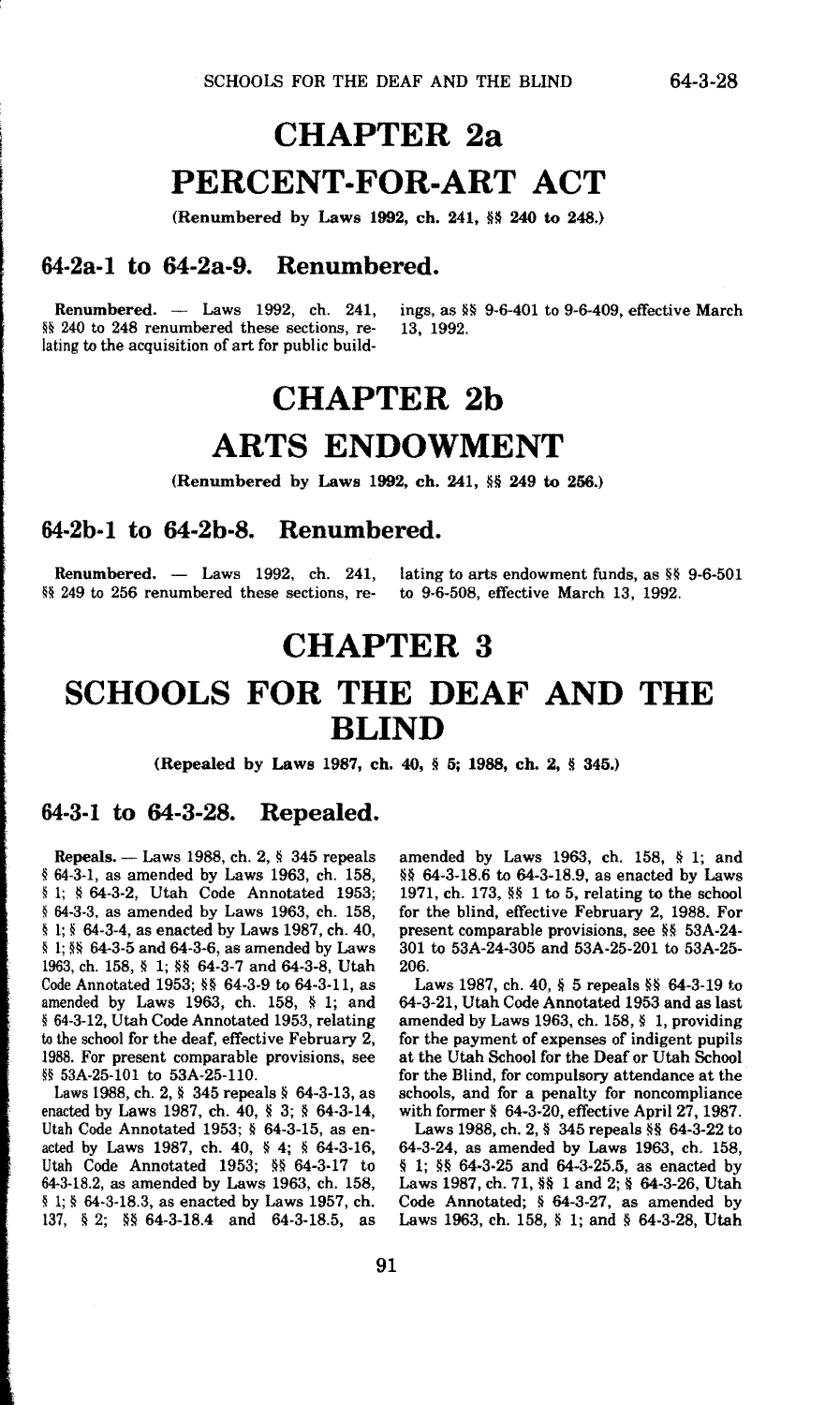64-4-1 STATE INSTITUTIONS

Code Annotated, relating to schools for the 1988. For present comparable provisions, see deaf and for the blind, effective February 2, §§ 53A-25-301 to 53A-25-305. deaf and for the blind, effective February 2,

## **CHAPTER 4**

## **BOARD OF EXPOSITIONS — DIVISION OF EXPOSITIONS**

**(Renumbered by Laws 1992, ch.** 241, §§ **219 to 224.)** 

Section 64-4-1 to 64-4-8. Renumbered. 64-4-9 to 64-4-11. Repealed.

#### **64-4-1 to 64-4-8. Renumbered.**

**Renumbered.** Laws 1992, ch. 241, §§ 219 to 224 renumbered §§ 64-4-1, 64-4-2, 64-4-4 to 64-4-5.1, and 64-4-7 to 64-4-8, creating the Board and Division of Expositions, as §§ 9-5-201 to 9-5-208, and § 376 repealed § 64-4-3, as last amended by L. 1989, ch. 102,

#### **64-4-9 to 64-4-11. Repealed.**

**Repeals.** Laws 1992, ch. 241, § 376 repeals § 64-4-9, as enacted by L. 1983, ch. 323, § 5, relating to revenue bonds, effective March 13, 1992.

A former § 64-4-9, Utah Code Annotated 1953, relating to conditions of entry and premiums at exhibitions, was repealed by Laws 1967, ch. 175, § 81. For present provisions, see § 9-5-208.

Section 64-4-10, Utah Code Annotated 1953,

§ 2, relating to meetings and expenses of the board, and § 64-4-6, as enacted by L. 1983, ch. 323, § 2, providing additional powers for the Division of Expositions, effective March 13, 1992.

relating to termination of terms of directors of former association, was repealed by Laws 1967, ch. 175, § 81.

Section 64-4-11 (L. 1965, ch. 140, § 3), which provided: "The state fair association maintenance fund shall be a continuing fund and shall not revert to the general fund of the state at the end of any biennium," was repealed by Laws 1967, ch. 180, § 3, approved March 16, 1967.

# **CHAPTER 5 STATE HISTORICAL SOCIETY**

**(Repealed by Laws 1957, ch. 141,** § **15.)** 

#### **64-5-1 to 64-5-6. Repealed.**

**Repeals.** - Sections 64-5-1 to 64-5-6 (L. 1917, ch. 71, §§ 1 to 4; C.L. 1917, §§ 5357 to 5360, 5357x, added by L. 1925, ch. 8, § 1; R.S. 1933 & C. 1943, 85-5-1 to 85-5-5; L. 1945, ch.

123, §§ 1 to 3; 1951, ch. 110, §§ 1, 2), relating to the State Historical Society, were repealed by Laws 1957, ch. 141, § 15. For present provisions, see § 9-8-207.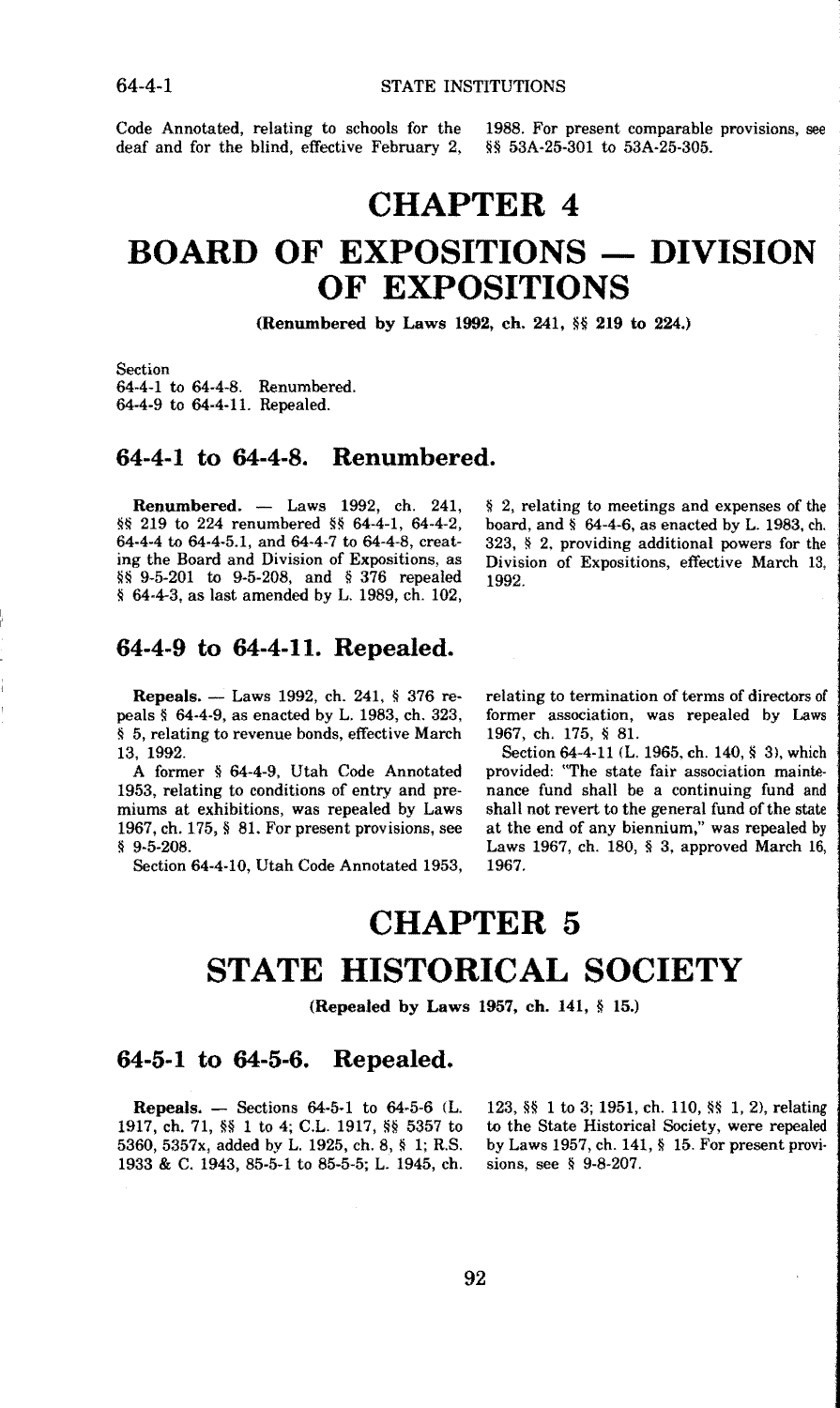# **CHAPTER 6 STATE YOUTH DEVELOPMENT CENTER**

#### **(Repealed by Laws 1973, ch. 174,** § **17; 1981, ch. 247,** § **23; 1983, ch. 323,** § **6; 1988, ch. 1,** § **407.)**

#### **64-6-1 to 64-6-18. Repealed.**

**Repeals.** - Laws 1988, ch. 1, § 407 repeals § 64-6-1, as amended by Laws 1977, ch. 213, § 4, relating to location and purposes of State Youth Development Center, effective January 19, 1988.

Sections 64-6-1.1 to 64-6-8 (Utah Code Annotated 1953; L. 1957, ch. 142, § 1; 1965, ch. 141, § 1; 1969, ch. 197, §§ 132 to 138; 1973, ch. 174, §§ 2 to 9; 1979, ch. 233, § 2; 1979, ch. 235, §§ 2 to 9), relating to the State Youth Development Center, were repealed by Laws 1981, ch. 247, § 23.

Section 64-6-9, as last amended by L. 1969, ch. 197, § 139, relating to binding out of inmates by the Division of Family Services, was repealed by Laws 1973, ch. 174, § 17.

Sections 64-6-10 to 64-6-12 (Utah Code **An**notated 1953; **L.** 1969, ch. 197, § 140; 1973, ch. 174, §§ 10 to 12; 1979, ch. 235, §§ 10 to 12; 1979, ch. 236, § 1), relating to community placement of students, escapes, and term of commitment, were repealed by Laws 1981, ch. 247, § 23.

Laws 1988, ch. 1, § 407 repeals§ 64-6-13, as amended by Laws 1979, ch. 236, § 2, relating to commitment to the State Youth Development Center beyond the age of 21, effective January 19, 1988.

Section 64-6-14, as last amended by L. 1969, ch. 197, § 142, relating to removal from the school of incorrigibles, was repealed by Laws 1973, ch. 174, § 17.

Section 64-6-15, as last amended by **L.** 1979, ch. 235, § 14, relating to liability of students, parents and guardians for expenses, was **re**pealed by Laws 1983, ch. 323, § 6.

Section 64-6-16, as last amended by **L.** 1979, ch. 235, § 15, relating to care of pregnant students, was repealed by Laws 1981, ch. 247, § 23.

Section 64-6-17 (Utah Code Annotated 1953), relating to liability of county for expenses of a pregnant female inmate, was repealed by Laws 1973, ch. 174, § 17.

Section 64-6-18, as last amended by L. 1979, ch. 235, § 16, relating to citizen advisory committee, was repealed by Laws 1981, ch. 247, § 23.

For present provisions on youth corrections, see Title 62A, Chapter 7.

### **CHAPTER 7**

## **UTAH STATE HOSPITAL AND OTHER MENTAL HEALTH FACILITIES**

**(Repealed by Laws 1975, ch. 198,** § **35; 1988, ch.** 1, § **407; 1989, ch. 22,** § **51.)** 

#### **64-7-1 to 64-7-56. Repealed.**

**Repeals.** - Laws 1989, ch. 22, § 51 repeals this chapter, as enacted by Laws 1951, ch. 113, § 3; 1971, ch. 172, § 11; 1979, ch. 97, § 16; 1986, ch. 6, §§ 2, 3; 1987, ch. 92, § 137; 1987, ch. 133, § l; and as last amended by Laws 1927, ch. 36, § 1; 1951, ch. 113, § 2; 1967, ch. 174, § 117; 1967, ch. 174, § 123; 1967, ch. 174, §§ 125 to 127, 129; 1969, ch. 197, §§ 145, 147,

148; 1971, ch. 172, §§ 7, 14, 18, 21, 23, 24; 1975, ch. 198, §§ 3 to 5, 10, 11 to 14, 15, 17, 23, 24, 26, 28, 32, 34; 1979, ch. 97, §§ 5 to 9, 12 to 14, 18, 19, 21, 22, 24; 1979, ch. 233, § 3; 1981, ch. 261, §§ 1 to 3; 1985, ch. 49, § 7; 1986, ch. 6, § 3; 1987, ch. 92, §§ 135, 136; 1987, ch. 167, § 165, effective April 24, 1989. For present provisions, see § 62A-12-201 et seq.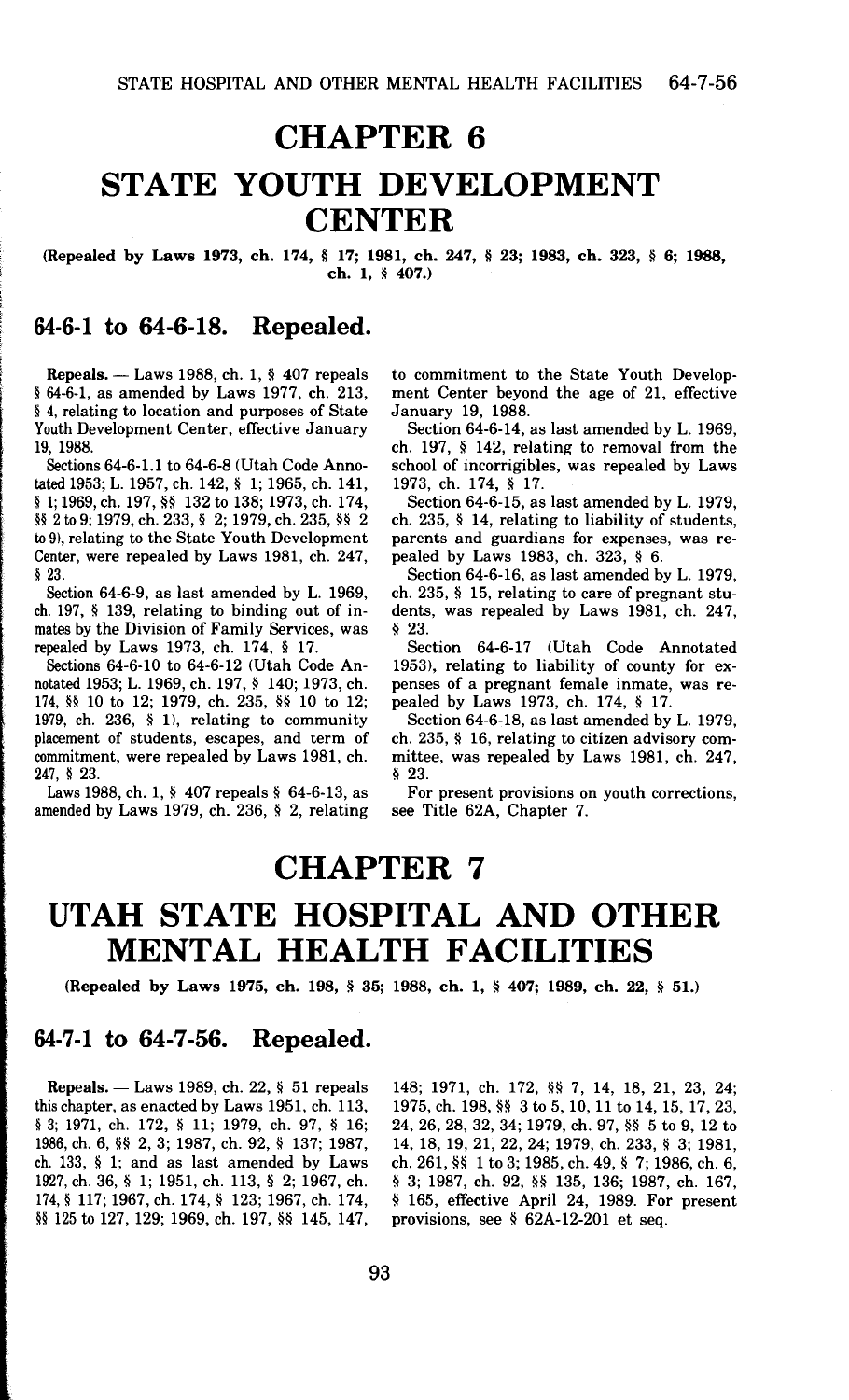讀

64-8-1 STATE INSTITUTIONS

# **CHAPTER 8 UTAH STATE TRAINING SCHOOL**

**(Repealed by Laws 1988, ch. 1,** § **407.)** 

#### **64-8-1 to 64-8-27. Repealed.**

**Repeals.** - Laws 1988, ch. 1, § 407 repeals § 64-8-1, as amended by Laws 1969, ch. 218, § 1; §§ 64-8-2 to 64-8-4, as amended by Laws 1969, ch. 197, §§ 150 to 152; §§ 64-8-5 and 64-8-5.5, as enacted by Laws 1985, ch. 32, §§ 2 and 3; § 64-8-6, as amended by Laws 1969, ch. 218, § 2; § 64-8-7, as amended by Laws 1979, ch. 233, § 4; § 64-8-8, as amended by Laws 1969, ch. 197, § 156 and ch. 218, § 4; § 64-8-9, as enacted by Laws 1975, ch. 67, § 22; § 64-8-10, as amended by Laws 1969, ch. 218, § 6; § 64-8-11, as amended by Laws 1967, ch.

181, § 4; § 64-8-12, as amended by Laws 1969, ch. 218, § 7; §§ 64-8-13 to 64-8-21.6, as enacted by Laws 1983, ch. 314, §§ 1 to 15; §§ 64-8-22 to 64-8-24, as enacted by Laws 1975, ch. 200, §§ 1 to 3; § 64-8-25, as amended by Laws 1983, ch. 320, § 71; and §§ 64-8-26 and 64-8-27, as enacted by Laws 1975, ch. 200, §§ 5 and 6, relating to the Utah state training school for the mentally disabled, effective January 19, 1988. For present comparable provisions, see § 62A-5-201 et seq.

# **CHAPTER 9 STATE PRISON**

**(Repealed** by **Laws 1969,** ch, 197, § 187; 1975, ch. 199, § 5; 1977, ch. 253, § 30.)

#### **64-9-1 to 64-9-64. Repealed.**

**Repeals.** - Laws 1969, ch. 197, § 187, Laws 1975, ch. 199, § 5, and Laws 1977, ch. 253, § 30, repeals §§ 64-9-1 to 64-9-64 (R.S. 1898 & C.L. 1907, §§ 2219, 2221, 2233 to 2236, 2238, 2239, 2242 to 2245, 2254, 2256 to 2260, 2263 to 2273, 2275 to 2286; L. 1901, ch. 98, § 1; C.L. 1907, §§ 2224, 2226 to 2239; L. 1911, ch. 76, § 1; 1913, ch. 77, § 4; 1915, ch. 15, § 2; 1915, ch. 29, § 1; C.L. 1917, §§ 5444, 5446, 5448 to 5461, 5463 to 5465, 5467 to 5478, 5481 to 5490, 5492 to 5504, 5508, 5509; R.S. 1933, 85-9-1, 85-9-3, 85-9-5 to 85-9-27, 85-9-59; L. 1933, ch.

67, § l; 1933, ch. 68, §§ 1 to 4; 1937, ch. 121, § 1; 1941 (1st S.S.), ch. 33, § 1; C. 1943, 85-9-1, 85-9-3, 85-9-5 to 85-9-27, 85-9-59, 85-9-85, 85-9-87 to 85-9-90; L. 1945, ch. 119, § 1; 1951, ch. 111, § 1; 1957, ch. 143, §§ 1 to 4; 1959, ch. 130, § 1; 1961, ch. 153, § 1; 1967, ch. 174, §§ 81 to 96, 98 to 103; 1967, ch. 182, §§ 1, 2; 1969, ch. 197, §§ 160 to 163; 1973, ch. 177, §§ 1, 2; 1975, ch. 199, §§ 1, 2; 1975 (1st S.S.), ch. 9, § 49). For present provisions, see Chapter 13 of this title.

# **CHAPTER 9a COMMUNITY CORRECTIONAL CENTERS**

**(Repealed by Laws 1985, ch. 211,** § 31.)

### **64-9a-l to 64-9a-6. Repealed.**

**Repeals.** Laws 1985, ch. 211, § 31 repeals 1975, ch. 135, §§ 1 to 6. For present provisions, §§ 64-9a-1 to 64-9a-6, as enacted by Laws see § 64-13-21.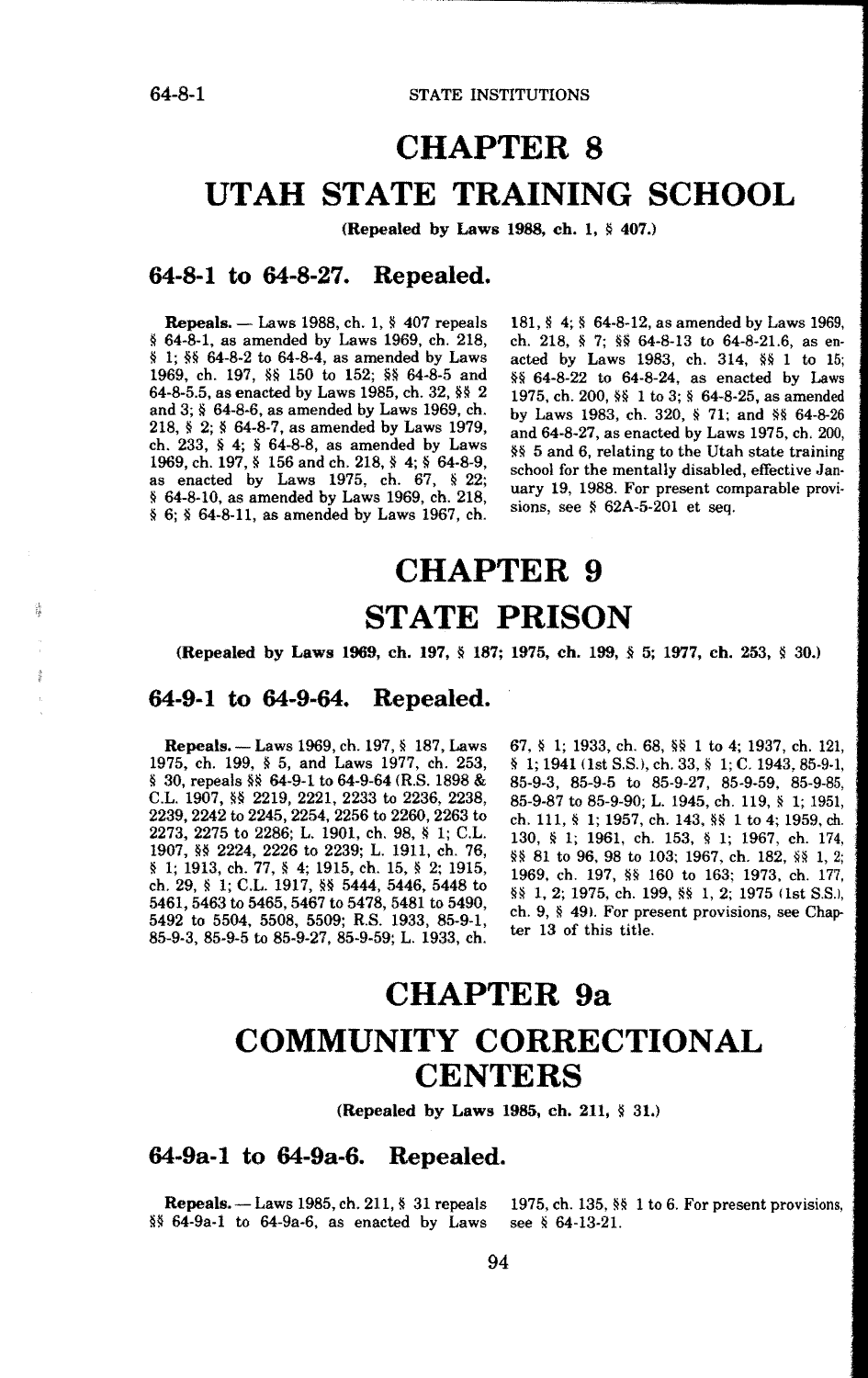# **CHAPTER 9b WORK PROGRAMS FOR PRISONERS**

|                                  | Section    |                                |
|----------------------------------|------------|--------------------------------|
| Legislative findings.            | $64-9b-4.$ | Work to be voluntary — Payment |
|                                  |            | of prevailing wages.           |
| Encouragement of private indus-  | 64-9b-5.   | Intent of Legislature.         |
| $try$ — Types of employers to be | $64-9b-6.$ | Rules.                         |
|                                  |            |                                |

#### **64-9b-1. Legislative findings.**

The Legislature finds that it is in the best interest of the state of Utah to develop job opportunities to further enhance the rehabilitation of inmates of the Utah state prison. The Legislature further finds that a proper means to accomplish this is through a liberal application of this act.

**History: C. 1953, 64-9b-1, enacted by L.**  1978, ch. 32, § 1. Meaning of "this act." — The term "this

act," at the end of the section, means Laws

#### 1978, ch. 32, which enacted this chapter. Cross-References. - State prison, Chapter 13 of this title.

#### **64-9b-2. Definitions.**

As used in this act:

(1) "Department" means the Department of Corrections.

(2) "Inmate" means any man or woman who is under the jurisdiction of the department and who is assigned to the minimum or medium security section of the Utah state prison.

**History: C. 1953, 64-9b-2, enacted by L. 1978, ch. 32,** § **2; 1985, ch. 212,** § **11. Meaning of "this act."** - See note under same catchline following § 64-9b-l.

**Cross-References.** Department of Corrections and state prison, Chapter 13 of this title.

### 64-9b-3. Encouragement of private industry — Types of **employers to be sought.**

(1) The department is authorized to encourage private industry to locate and provide rehabilitative and job opportunities at the Utah state prison for inmates.

(2) The department shall determine what type of employer is to be allowed to locate at the prison, taking into consideration the physical facilities and space at the prison, the abilities of the inmates, and the type of product to be produced by the employer.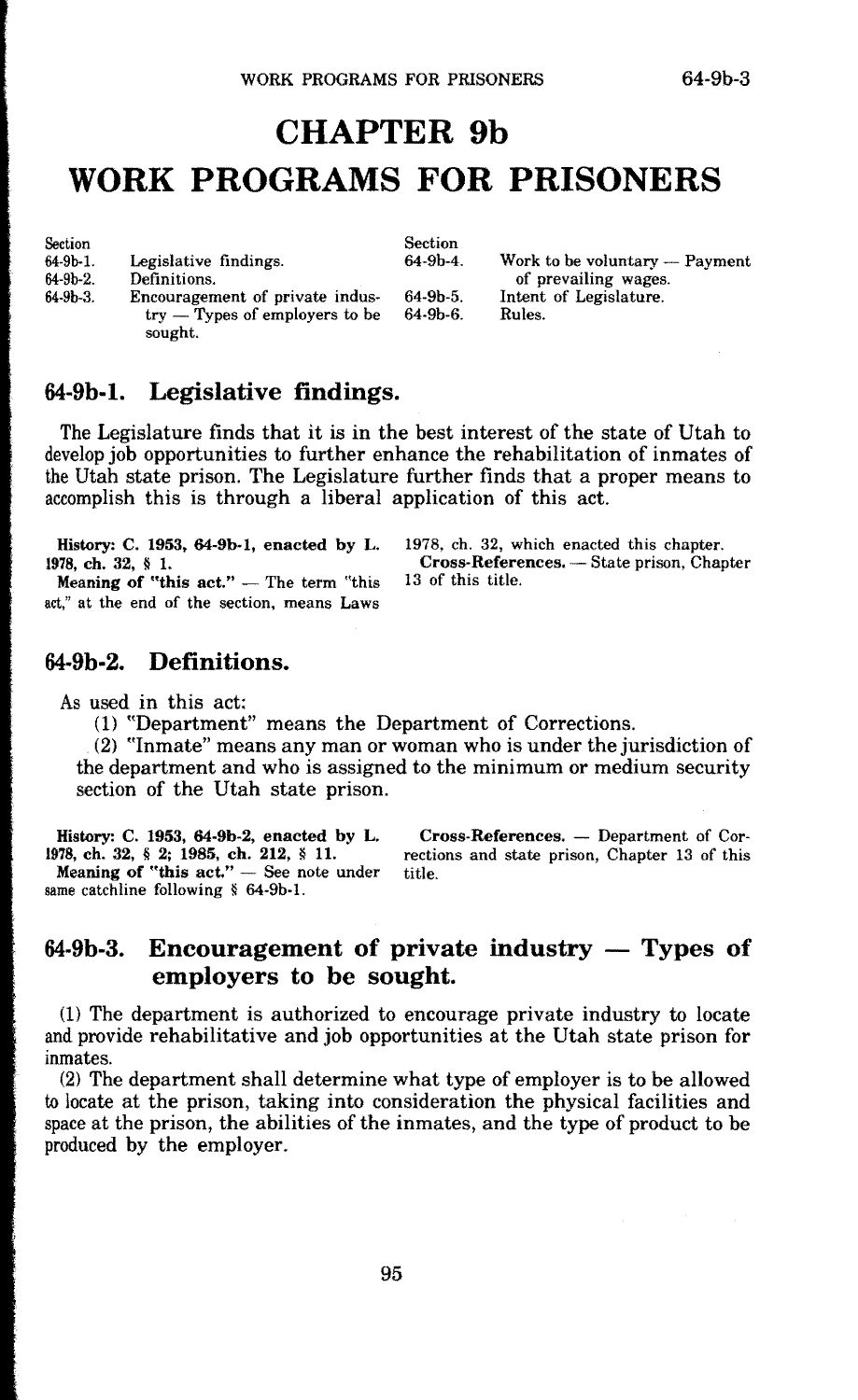剪

 $\hat{\vec{y}}$ k.

**History: C. 1953, 64-9b-3, enacted by L. 1978, ch. 32,** § **3; 1985, ch. 212,** § **12.** 

#### COLLATERAL REFERENCES

Am. Jur. 2d. - 60 Am. Jur. 2d Penal and Correctional Institutions §§ 162 to 172.

### **64-9b-4.** Work to be voluntary — Payment of prevailing **wages.**

(1) Rehabilitative and job opportunities at the Utah state prison shall not be forced upon any inmate contrary to the Utah Constitution, Article **XVI,**  Sec. 3(2), but instead, shall be on a completely voluntary basis.

(2) Employers participating under the provisions of this act shall pay in• mates the prevailing wage for similar work in private industry.

**History: C. 1953, 64-9b-4, enacted by L.** Meaning of "this act."  $-$  See note under 1978, ch. 32, § 4. same catchline following § 64-9b-1.

### **64-9b-5. Intent of Legislature.**

It is the legislative intent, and inmates are encouraged, to use their personal earnings from jobs created under this chapter for the following:

- (1) for restitution to the victims of the inmate's criminal offense, where applicable;
	- (2) for support of the inmate's family, where applicable;
	- (3) for the inmate's personal use; and
	- (4) for reimbursement of the inmate's living expenses.

**History: C. 1953, 64-9b-5, enacted by L. Cross-References. — Restitution to crime 1978, ch. 32, § 5.** victims, §§ 76-3-201 to 76-3-201.2. **1978, ch. 32,** § **5.** victims, §§ 76-3-201 to 76-3-201.2.

#### **64-9b-6. Rules.**

The department is authorized to promulgate rules in accordance with Title 63, Chapter 46a, the Utah Administrative Rulemaking Act, as necessary to carry out the purposes of this act.

**History: C. 1953, 64-9b-6, enacted by L.** Meaning of "this act." - See note under **1978, ch. 32,** § **6; 1985, ch. 212,** § **13; 1987,** same catchline following § 64-9b-1. **ch. 92,** § **138.**